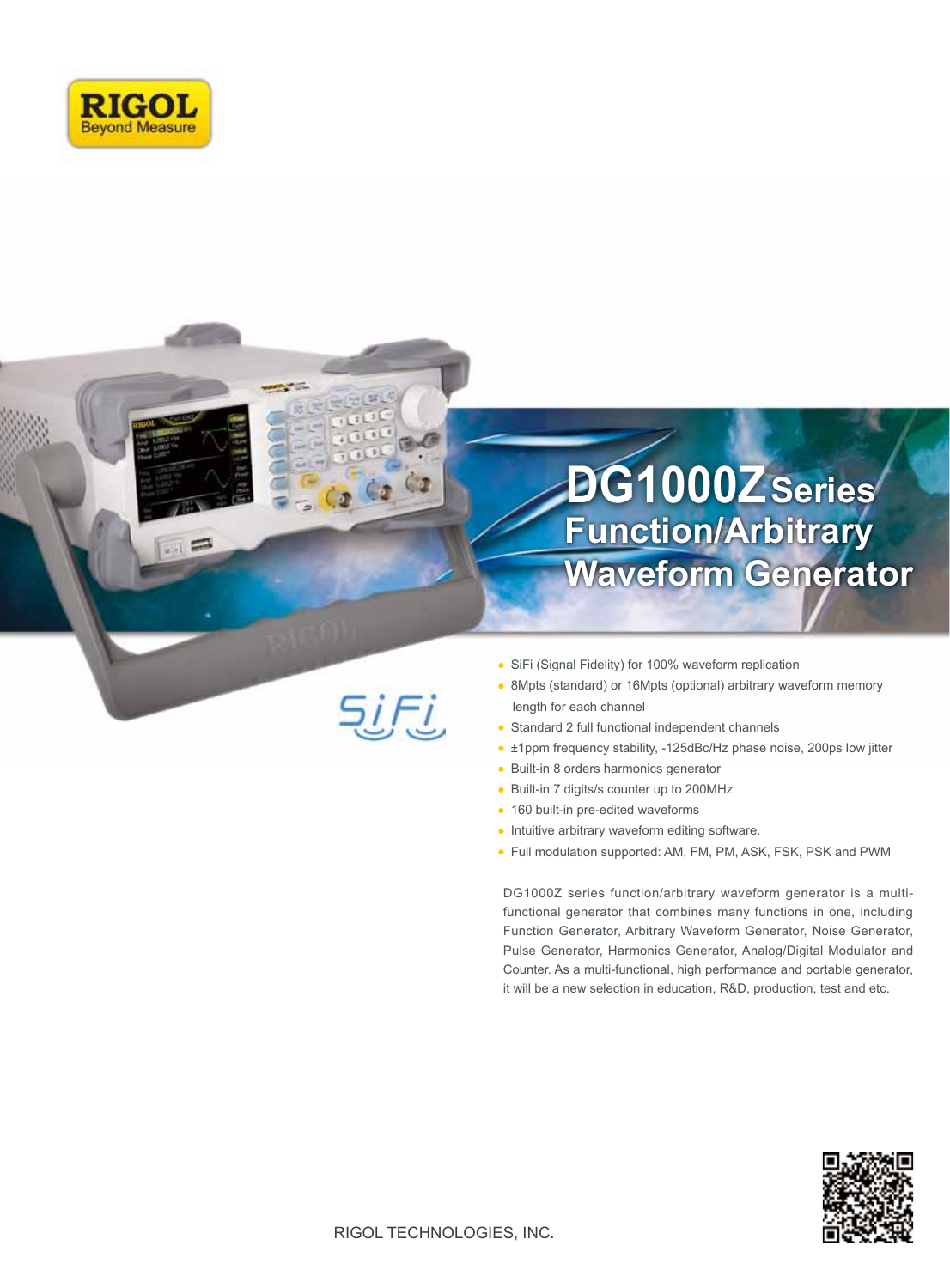## DG1000Z Series Function/Arbitrary Waveform Generator





Dimensions: Width×Height×Depth=261.5mm×112mm×318.4mm Weight: 3.2kg (without package)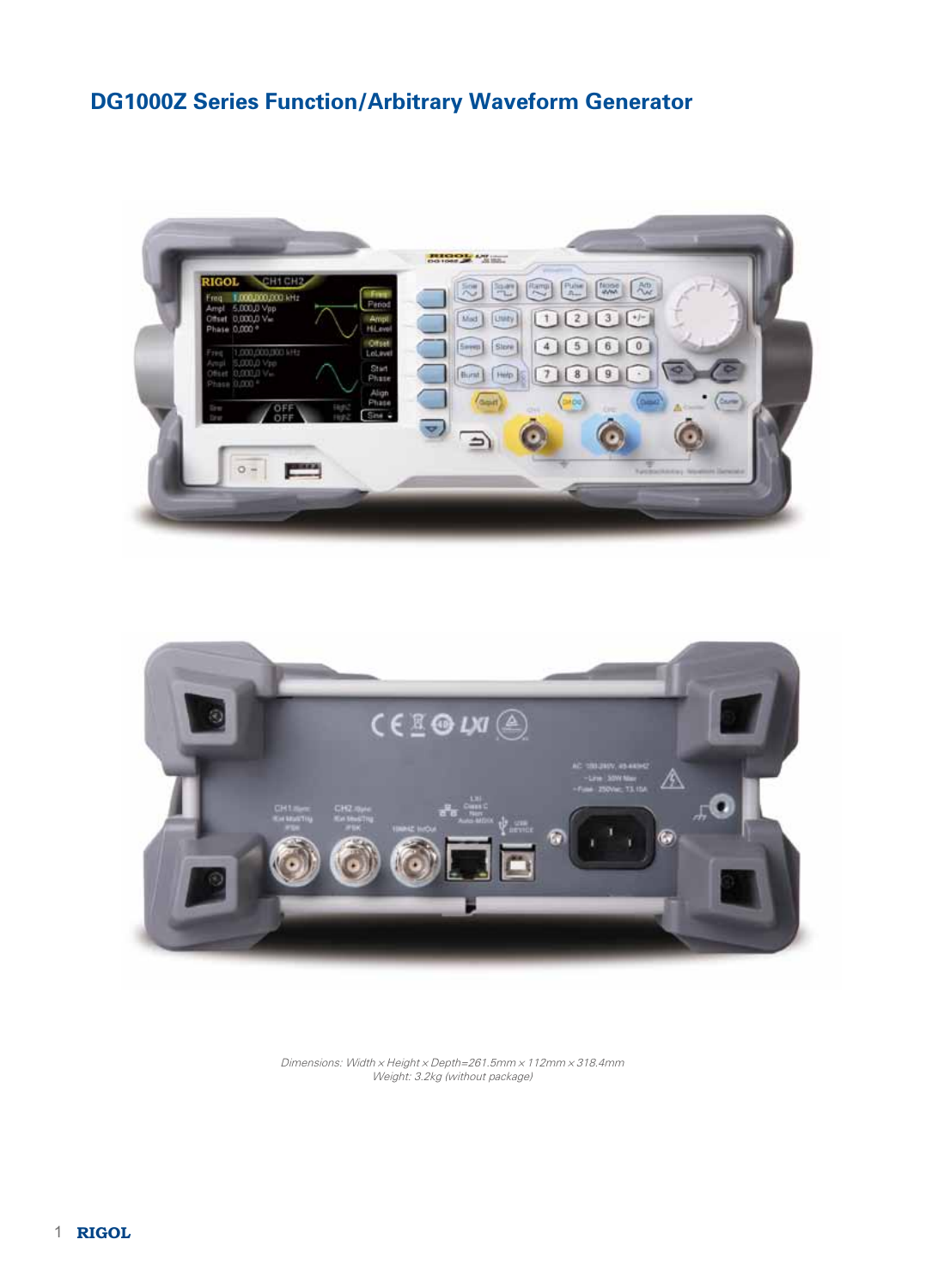### **Feature and Benefits**

#### Standard 2 full functional channels

| Freq<br>Ampl  | 1.000,000,000 kHz<br>5,000,0 Vpp                       |        | Freq<br>Period   |
|---------------|--------------------------------------------------------|--------|------------------|
| Offset        | 0,000,0 Vis<br>Phase 0,000 °                           |        | Armi<br>HiLevel  |
| Freq          | 1,000,000,000 lift;                                    |        | Other<br>LoLevel |
|               | Ampl 5,000,0 Vpp<br>C#141 0,000,0 Var<br>Phase 0,000 ° |        | Sturt.<br>Phase  |
| <b>SER</b>    |                                                        |        | Align<br>Phase   |
| <b>Carros</b> |                                                        | -fer#y | Sine -           |

۰,

### Arbitrary waveform function with innovative SiFi technology

| Freq<br>Ampl  | 1,000,000,000 kHz<br>5,000,0 Vpp     |               | DC                |
|---------------|--------------------------------------|---------------|-------------------|
| Criset        | 0.000,0 Vie<br>Phase 0,000 °         |               | Builtin           |
| wform Sinc    |                                      |               | Stored            |
| Freq          | 1,000,000,000 kHz                    |               | Winnes            |
|               | Ampl 5,000,0 Vpp<br>C#H# 0,000,0 Vac |               | Volatile<br>Wlorm |
| Witehn Strict | Phase 0,000 °                        | <b>MARKET</b> |                   |

#### Multiple analog and digital modulations

### Up to 160 built-in waveforms



#### Burst function

| N. Cycle<br>Type<br>Delay 0.0 no                                |                     | Type<br>NCycle,        |
|-----------------------------------------------------------------|---------------------|------------------------|
| Lycles!<br>Period 10,000,000,0 ms                               |                     | <b>Burst</b><br>Period |
| Source Internal<br>Sweep 1,000,0 s                              |                     | Polanty<br>Pes.        |
| Return U.O.ms<br>Start 100,000,000 Hz<br>Stop 1,000,000,000 kHz |                     | Trigger                |
| Mark<br><b>Sines</b><br>Ħ<br><b>Burit</b>                       | Noyde<br><b>MAG</b> | Delay                  |
| Arts                                                            | High?               | Burst                  |

#### Standard harmonic generator

| Freq<br>Ampl            | 1,000,000,000 kHz<br>5,000,0 Vpp                                            |              | Order                      |
|-------------------------|-----------------------------------------------------------------------------|--------------|----------------------------|
| Criset<br>Phase<br>Ampl | $0,000,0 \, \rm{V}$ es<br>0,000 %<br>2.264,7 Vep                            | ı<br>t۴      | Type                       |
| Freq                    | 1,000,000,000 kHz<br>Ampl 5,000,0 Vpp<br>Cff1#1 0,000,0 Va<br>Phase 0,000 ° |              | 534<br>Harrnonic<br>Ampl   |
| <b>I</b> bst            | эN                                                                          | Hot Z<br>Heh | Harmonic<br>Phase<br>Harth |

| <b>RIGOL</b>         |                |          |
|----------------------|----------------|----------|
|                      | <b>Utility</b> | Channel  |
| CHT Sync :: On       |                | Set      |
| CHT Polarity :Normal |                | Coupling |
| CHI Delay 0.0 ns     |                | Set      |
| CH1 Output : Normal  |                | Channel  |
| CH1 Resi HighZ       |                | Copy     |
| CH1 Mode Normal      |                | Set To   |
| CHI Gated Positive   |                | Default  |
| CH1 Range : Auto     |                |          |
|                      |                | Language |
| <b>STAR</b>          |                |          |

| MFreq 100,000,000 Hz<br>AM<br>ype                                      | AM  |
|------------------------------------------------------------------------|-----|
| Source Internal<br>Shape Sine<br>Depth 100,000 %                       | FM  |
| Sweep 1,000,0 s                                                        | PM  |
| Return 0.0 ms<br>Start<br>100,000,000 Ftz<br>1,000,000,000 kHz<br>Stop | ASK |
| Mark<br>OEI                                                            | FSK |

#### Waveform summing function

|                   | Utility                    | Switch      |
|-------------------|----------------------------|-------------|
| CH1 Sum : Off     |                            | Off         |
| CHT Source : Sine |                            | Sum         |
|                   | CH1 Freq 1,000,000,000 kHz | Source      |
| CH1 Ratio 100.0 % |                            | Sum<br>Freq |
|                   |                            | Sum<br>Rabo |

#### Channels and system setting In line with LXI Core Device 2011 File Management Function

|              | <b>Utility</b>          | DHCP     |
|--------------|-------------------------|----------|
|              | LAN Status : Disconnect | On       |
| IP Configure |                         | AutolP   |
| .DHCP        | :ON                     | Üti      |
| Auto IP      | :ON                     | MangaliP |
| Munual IP.   | <b>SOFF</b>             | $C$ ff   |
| MAC          | 00-14-0E-42-12-CF       | Default  |
| VISA         | TCPIPO D.O.             | Config   |
|              | <b>JULINSTR</b>         |          |
|              |                         | Current  |
| 41.49        |                         | Config   |
|              |                         | Util     |

#### Sweep function

| Start<br>Stop | Sweep 1,000.0<br>Return 0.0 ms<br>100,000,000 Hz<br>1,000,000,000 kHz | <b>TOOLOGIAN</b><br>$\sqrt{1000}$ | Type<br>Linear.<br>Sweep<br>Time |
|---------------|-----------------------------------------------------------------------|-----------------------------------|----------------------------------|
| Mark          | OFF<br>Sweep 1,000,0 s                                                |                                   | Return<br>Tietoè                 |
| Start.        | Return O.D ms<br>100,000,000 Hz<br>Stop: 1,000,000,000 kHz            |                                   | Start<br>Center                  |
| Mark<br>Sm    | OFF<br><b>ITE SANTO</b>                                               | HE BE                             | Stop<br>Span                     |

#### Standard 7 digits/s full function frequency counter with 200MHz bandwidth

| <b>RIGOL</b>      | Counter                |                      |
|-------------------|------------------------|----------------------|
| 1,318mh<br>26.0 % | ÁC<br>OFF<br>0.000.0 V | Gale<br>Time         |
| Frequency:        |                        | Select<br>Meas       |
|                   | 999.996,250,0 Hz       | Statist              |
| Pened             | 1,000,003,7 ms         | OĦ                   |
| Duty.             | 52,145 %               | D splay              |
| +Width            | 521,460,9 us           | Digital <sub>s</sub> |
| Width             | 478,542,8 us           |                      |
|                   |                        | Clear                |
| SZW               | HIEL                   | Count                |

| Ce V        |                                                                                | File                  |
|-------------|--------------------------------------------------------------------------------|-----------------------|
| <b>Disk</b> | State File                                                                     | Type                  |
|             | \$110.83P<br>ь<br>ĸ                                                            | <b>Browser</b><br>Dir |
|             | B<br>\$3:000.KSF<br>R<br>S4:222.RSF<br>55:012.RSF<br>ħ<br>56 <sub>1</sub><br>ħ | <b>SIMP</b>           |
|             | ST:0.RSP<br>ħ<br>ħ<br>58:<br>59.<br>à                                          | Read                  |
|             | 510:<br>ñ                                                                      | Com                   |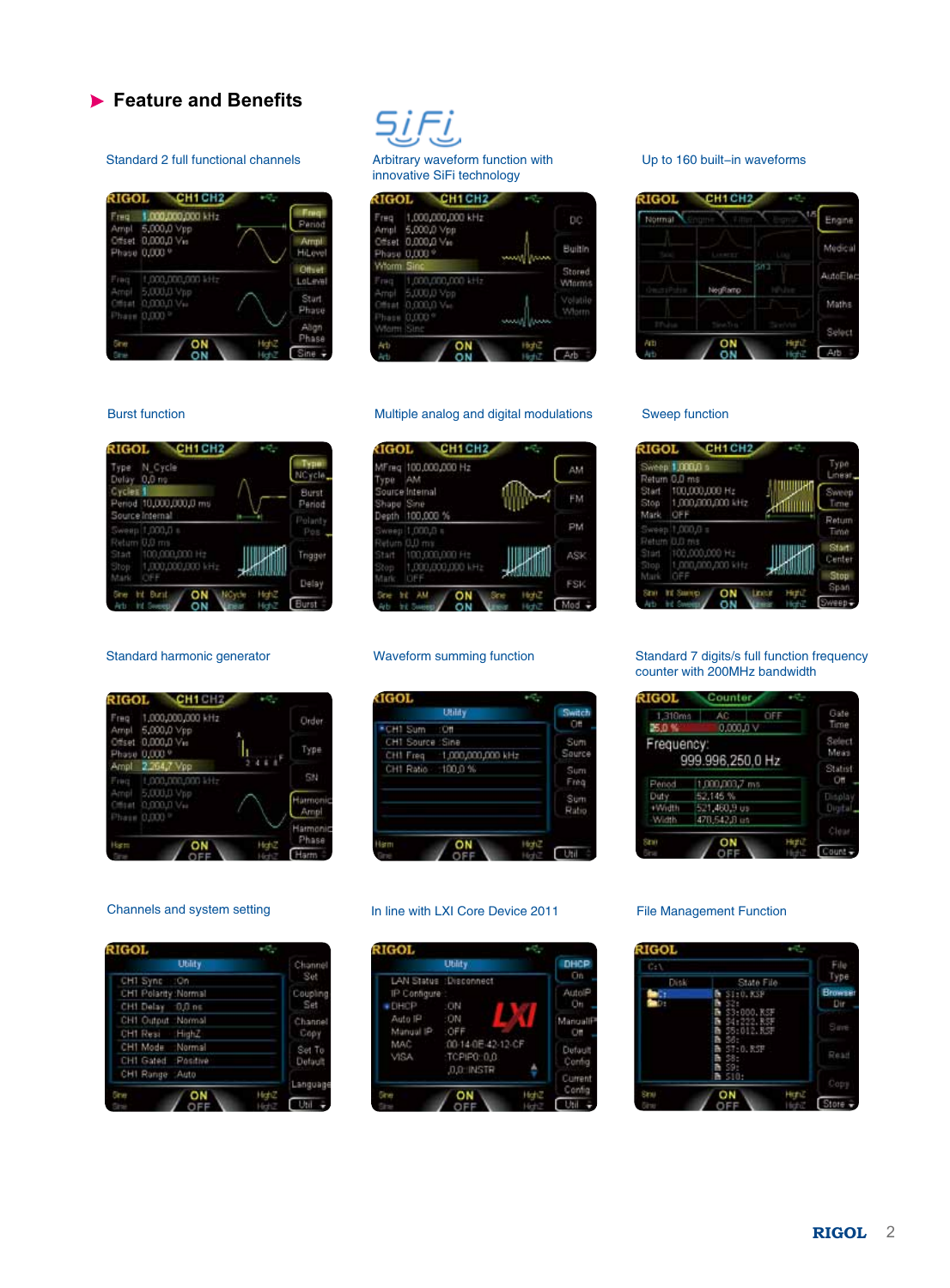### **Specifications**

All the specifications can be guaranteed if the following two conditions are met unless where noted.

· The generator is within the calibration period and has performed self-calibration.

· The generator has been working continuously for at least 30 minutes under the specified temperature (18℃ ~ 28℃ ).

All the specifications are guaranteed unless those marked with "typical".

| Model                            | <b>DG1032Z</b>                                                                                                    | DG1062Z          |  |  |  |
|----------------------------------|-------------------------------------------------------------------------------------------------------------------|------------------|--|--|--|
| Channel                          | 2                                                                                                                 | 2                |  |  |  |
| Max Frequency                    | 30 MHz                                                                                                            | 60 MHz           |  |  |  |
| Sample Rate                      | 200 MSa/s                                                                                                         |                  |  |  |  |
|                                  |                                                                                                                   |                  |  |  |  |
| Waveform                         |                                                                                                                   |                  |  |  |  |
| <b>Basic Waveform</b>            | Sine, Square, Ramp, Pulse, Noise                                                                                  |                  |  |  |  |
| Built-in Arbitrary Waveform      | 160 kinds, including Sinc, Exponential Rise, Exponential Fall, ECG, Gauss, HaverSine, Lorentz,<br>Dual-Tone, etc. |                  |  |  |  |
|                                  |                                                                                                                   |                  |  |  |  |
| <b>Frequency Characteristics</b> |                                                                                                                   |                  |  |  |  |
| Sine                             | 1 µHz to 30 MHz                                                                                                   | 1 µHz to 60MHz   |  |  |  |
| Square                           | 1 µHz to 15 MHz                                                                                                   | 1 µHz to 25 MHz  |  |  |  |
| Ramp                             | 1 µHz to 500kHz                                                                                                   | 1 µHz to 1MHz    |  |  |  |
| Pulse                            | 1 µHz to 15 MHz                                                                                                   | 1 µHz to 25 MHz  |  |  |  |
| Harmonic                         | 1uHz to 10MHz                                                                                                     | 1uHz to 20MHz    |  |  |  |
| Noise (-3dB)                     | 30 MHz bandwidth                                                                                                  | 60 MHz bandwidth |  |  |  |
| Arbitrary Waveform               | 1 µHz to 10 MHz                                                                                                   | 1 µHz to 20 MHz  |  |  |  |
| Resolution                       | $1 \mu$ Hz                                                                                                        |                  |  |  |  |
| Accuracy                         | $\pm$ 1 ppm of the setting value, 18°C to 28°C                                                                    |                  |  |  |  |
|                                  |                                                                                                                   |                  |  |  |  |
| Sine Wave Spectrum Purity        |                                                                                                                   |                  |  |  |  |
|                                  | Typical (0 dBm)                                                                                                   |                  |  |  |  |
|                                  | DC-10 MHz (included):<br>$<$ -65 dBc                                                                              |                  |  |  |  |
| <b>Harmonic Distortion</b>       | 10 MHz to 30 MHz (included):<br>$<$ -55 dBc                                                                       |                  |  |  |  |
|                                  | 30 MHz to 60 MHz (included):<br>$<$ -50 dBc                                                                       |                  |  |  |  |
| <b>Total Harmonic Distortion</b> | <0.075% (10 Hz to 20 kHz, 0 dBm)                                                                                  |                  |  |  |  |
| Typical (0 dBm)                  |                                                                                                                   |                  |  |  |  |
| Spurious (non-harmonic)          | $\leq$ 10 MHz <-70 dBc<br>$>10$ MHz $\leq$ -70 dBc + 6 dB/octave                                                  |                  |  |  |  |
| <b>Phase Noise</b>               | Typical (0 dBm, 10 kHz offset)<br>10 MHz: <-125 dBc/Hz                                                            |                  |  |  |  |
|                                  |                                                                                                                   |                  |  |  |  |
| <b>Signal Characteristics</b>    |                                                                                                                   |                  |  |  |  |
| <b>Square</b>                    |                                                                                                                   |                  |  |  |  |
| Rise/Fall Time                   | Typical (1 Vpp)<br>$<$ 10ns                                                                                       |                  |  |  |  |
| Overshoot                        | Typical (100 kHz, 1 Vpp)<br>≤5%                                                                                   |                  |  |  |  |
| Duty Cycle                       | 0.01% to 99.99% (limited by the current frequency setting)                                                        |                  |  |  |  |
| Non-symmetry                     | 1% of the period $+5$ ns                                                                                          |                  |  |  |  |
|                                  | Typical (1 Vpp)                                                                                                   |                  |  |  |  |
| Jitter (rms)                     | $\leq$ 5 MHz 2 ppm + 200 ps                                                                                       |                  |  |  |  |
|                                  | > 5 MHz 200 ps                                                                                                    |                  |  |  |  |
| Ramp                             |                                                                                                                   |                  |  |  |  |
| Linearity                        | $\leq$ 1% of peak output (typical, 1 kHz, 1 VPP, 100% symmetry)                                                   |                  |  |  |  |
| Symmetry                         | 0% to 100%                                                                                                        |                  |  |  |  |
| Pulse                            |                                                                                                                   |                  |  |  |  |
| Pulse Width                      | $\geq$ 16 ns (limited by the current frequency setting)                                                           |                  |  |  |  |
| Duty Cycle                       | 0.001% to 99.999% (limited by the current frequency setting)                                                      |                  |  |  |  |
| Rising/Falling Edge              | ≥10 ns (limited by the current frequency setting and pulse width setting)                                         |                  |  |  |  |
| Overshoot                        | Typical (1 Vpp)<br>≤5%                                                                                            |                  |  |  |  |
|                                  | Typical (1 Vpp)                                                                                                   |                  |  |  |  |
| Jitter (rms)                     | $\leq$ 5 MHz 2 ppm + 200 ps                                                                                       |                  |  |  |  |
|                                  | > 5 MHz 200 ps                                                                                                    |                  |  |  |  |
| <b>Arbitrary Waveform</b>        |                                                                                                                   |                  |  |  |  |
| Waveform Length                  | 8pts to 8Mpts (16Mpts optional)                                                                                   |                  |  |  |  |
| Vertical Resolution              | 14 bits                                                                                                           |                  |  |  |  |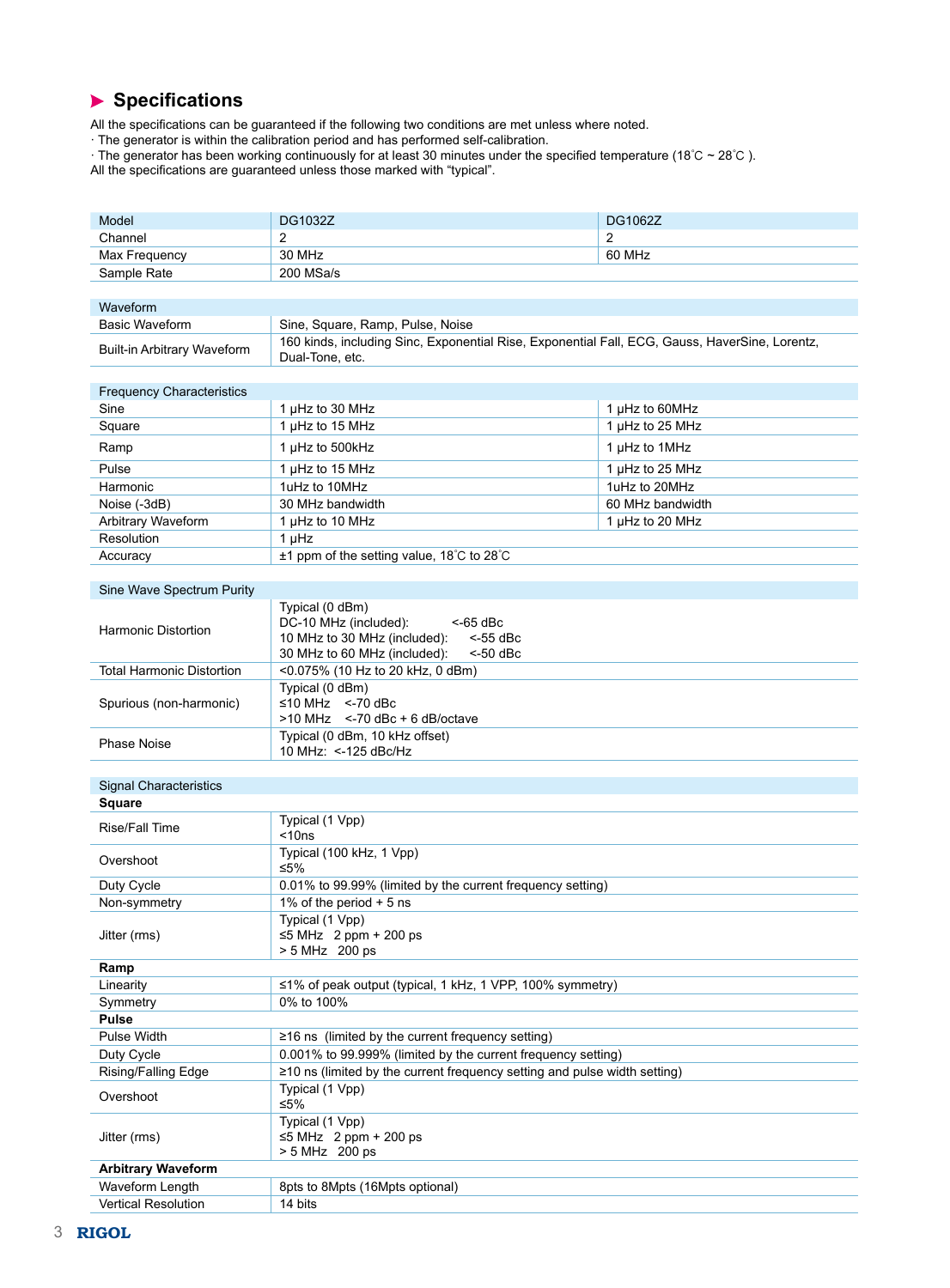| Sample Rate                       | 200MSa/s                                                                                       |
|-----------------------------------|------------------------------------------------------------------------------------------------|
|                                   |                                                                                                |
| Min Rise/Fall Time                | Typical (1 Vpp)<br>$<$ 10 ns                                                                   |
| Jitter (rms)                      | Typical (1 Vpp)<br>$\leq$ 5 MHz 2 ppm + 200 ps<br>> 5 MHz 200 ps                               |
| <b>Editing Mode</b>               | Point Edit, Block Edit, Insert Built-in Waveform                                               |
| <b>Harmonic Output</b>            |                                                                                                |
| Harmonic Order                    | ≤8                                                                                             |
| Harmonic Type                     | Even Harmonic, Odd harmonic, Order Harmonic, User                                              |
| Harmonic Amplitude                | The amplitude of each order of harmonic can be set                                             |
| Harmonic Phase                    | The phase of each order of harmonic can be set                                                 |
|                                   |                                                                                                |
|                                   |                                                                                                |
| <b>Output Characteristics</b>     |                                                                                                |
| Amplitude (into 50 $\Omega$ )     |                                                                                                |
| Range                             | ≤10 MHz: 2.5 mVpp to 10 Vpp<br>≤30 MHz: 2.5 mVpp to 5.0 Vpp<br>≤60 MHz: 2.5 mVpp to 2.5 Vpp    |
| Accuracy                          | Typical (1 kHz sine, 0 V offset, >10 mVpp, auto)<br>$\pm$ (1% of the setting value) $\pm$ 1 mV |
| Flatness                          | Typical (sine, 2.5 Vpp)<br>≤10 MHz<br>±0.1 dB<br>$±0.2$ dB<br>≤60 MHz                          |
| Unit                              | Vpp, Vrms, dBm                                                                                 |
| Resolution                        | 0.1mVpp or 4 digits                                                                            |
| Offset (into 50 $\Omega$ )        |                                                                                                |
| Range (Peak ac+dc)                | ±5V                                                                                            |
| Accuracy                          | $\pm$ (1% of the setting value + 5mV + 0.5% of the amplitude)                                  |
| <b>Waveform Output</b>            |                                                                                                |
| Output Impedance                  | 50 $\Omega$ (typical)                                                                          |
| Protection                        | Short-circuit protection, automatically disable the waveform output when overload occurs       |
|                                   |                                                                                                |
| <b>Modulation Characteristics</b> |                                                                                                |
|                                   |                                                                                                |
| Modulation Type                   | AM, FM, PM, ASK, FSK, PSK, PWM                                                                 |
| ΑМ                                |                                                                                                |
| Carrier Waveform                  | Sine, Square, Ramp, Arb (except DC)                                                            |
| Source                            | Internal/External                                                                              |
| <b>Modulating Waveform</b>        | Sine, Square, Ramp, Noise, Arb                                                                 |
| <b>Modulation Depth</b>           | 0% to 120%                                                                                     |
| <b>Modulating Frequency</b>       | 2 mHz to 1 MHz                                                                                 |
| FM                                |                                                                                                |
| Carrier Waveform                  | Sine, Square, Ramp, Arb (except DC)                                                            |
| Source                            | Internal/External                                                                              |
| <b>Modulating Waveform</b>        | Sine, Square, Ramp, Noise, Arb                                                                 |
| <b>Modulating Frequency</b>       | 2 mHz to 1 MHz                                                                                 |
| РM                                |                                                                                                |
| Carrier Waveform                  | Sine, Square, Ramp, Arb (except DC)                                                            |
| Source                            | Internal/External                                                                              |
| <b>Modulating Waveform</b>        | Sine, Square, Ramp, Noise, Arb                                                                 |
| <b>Phase Deviation</b>            | 0° to 360°                                                                                     |
| <b>Modulating Frequency</b>       | 2 mHz to 1 MHz                                                                                 |
| <b>ASK</b>                        |                                                                                                |
| Carrier Waveform                  | Sine, Square, Ramp, Arb (except DC)                                                            |
| Source                            | Internal/External                                                                              |
| <b>Modulating Waveform</b>        | Square with 50% duty cycle                                                                     |
| Key Frequency                     | 2 mHz to 1 MHz                                                                                 |
| <b>FSK</b>                        |                                                                                                |
| Carrier Waveform                  | Sine, Square, Ramp, Arb (except DC)                                                            |
|                                   |                                                                                                |
| Source                            | Internal/External                                                                              |
| <b>Modulating Waveform</b>        | Square with 50% duty cycle                                                                     |
| Key Frequency                     | 2 mHz to 1 MHz                                                                                 |
| <b>PSK</b>                        |                                                                                                |
| Carrier Waveform                  | Sine, Square, Ramp, Arb (except DC)                                                            |
| Source                            | Internal/External                                                                              |
| Modulating Waveform               | Square with 50% duty cycle                                                                     |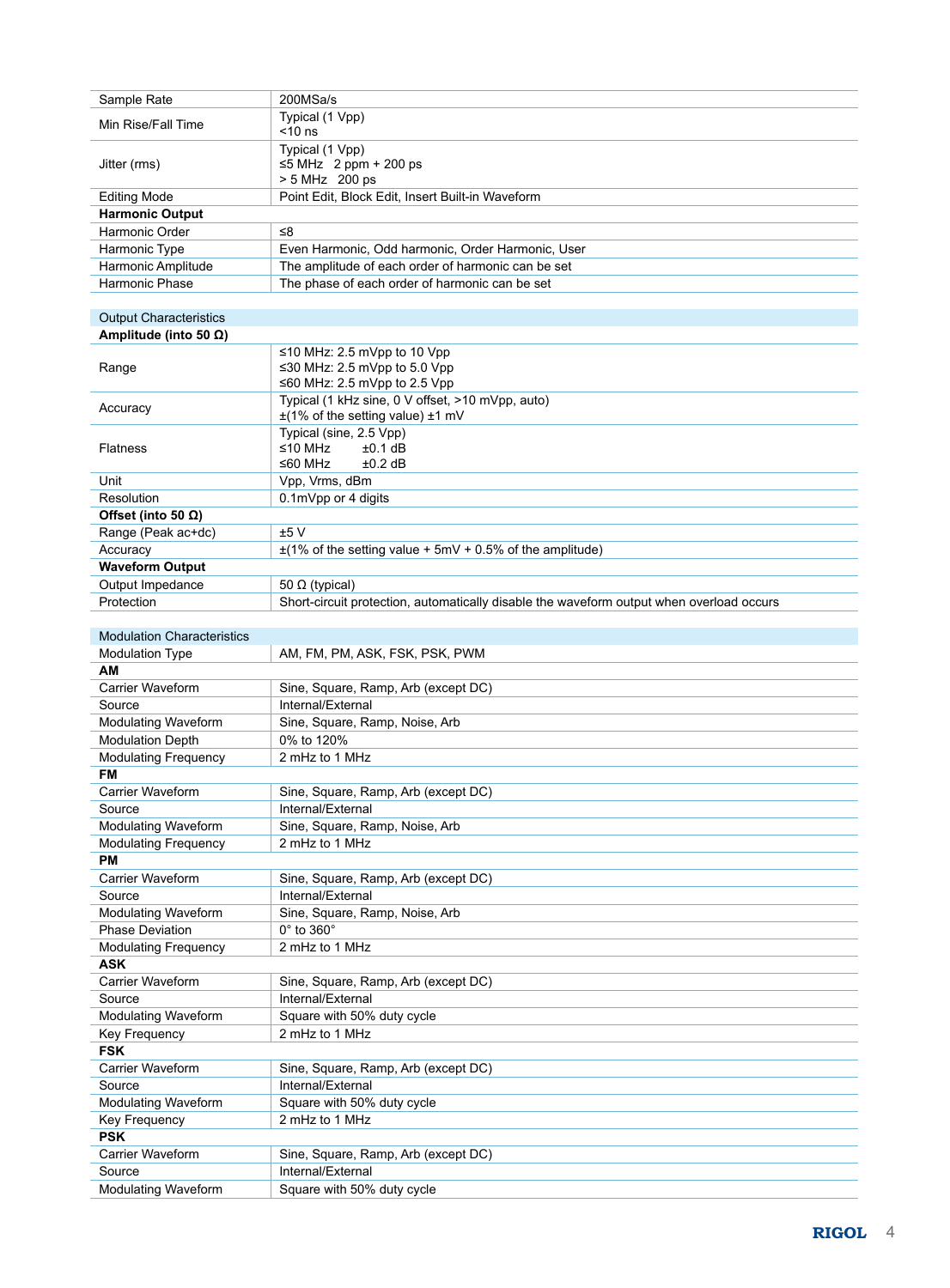| Key Frequency                                         | 2 mHz to 1 MHz                                               |                                                                            |                               |
|-------------------------------------------------------|--------------------------------------------------------------|----------------------------------------------------------------------------|-------------------------------|
| <b>PWM</b>                                            |                                                              |                                                                            |                               |
| <b>Carrier Waveform</b>                               | Pulse                                                        |                                                                            |                               |
| Source                                                | Internal/External                                            |                                                                            |                               |
| Modulating Waveform                                   | Sine, Square, Ramp, Noise, Arb                               |                                                                            |                               |
| <b>Width Deviation</b>                                | 0% to 100% of the pulse width                                |                                                                            |                               |
|                                                       |                                                              |                                                                            |                               |
| <b>Modulating Frequency</b>                           | 2 mHz to 1 MHz                                               |                                                                            |                               |
| <b>External Modulation Input</b>                      |                                                              |                                                                            |                               |
| Input Range                                           | 75 mVRMS to ±5 Vac + dc                                      |                                                                            |                               |
| Input Bandwidth                                       | 50 kHz                                                       |                                                                            |                               |
| Input Impedance                                       | $10K\Omega$                                                  |                                                                            |                               |
|                                                       |                                                              |                                                                            |                               |
| <b>Burst Characteristics</b>                          |                                                              |                                                                            |                               |
| Carrier Waveform                                      | Sine, Square, Ramp, Pulse, Noise, Arb (except DC)            |                                                                            |                               |
| Carrier Frequency                                     | 2 mHz to 30 MHz                                              | 2 mHz to 60 MHz                                                            |                               |
| <b>Burst Count</b>                                    | 1 to 1,000,000 or Infinite                                   |                                                                            |                               |
| Start/Stop Phase                                      | $0^\circ$ to $360^\circ$                                     |                                                                            |                               |
| <b>Internal Period</b>                                | 1 $\mu$ s to 500 s                                           |                                                                            |                               |
|                                                       |                                                              |                                                                            |                               |
| <b>Gated Source</b>                                   | <b>External Trigger</b>                                      |                                                                            |                               |
| <b>Trigger Source</b>                                 | Internal, External or Manual                                 |                                                                            |                               |
| <b>Trigger Delay</b>                                  | 0 ns to 100 s                                                |                                                                            |                               |
|                                                       |                                                              |                                                                            |                               |
| <b>Sweep Characteristics</b>                          |                                                              |                                                                            |                               |
| Carrier Waveform                                      | Sine, Square, Ramp, Arb (except DC)                          |                                                                            |                               |
| <b>Type</b>                                           | Linear, Log or Step                                          |                                                                            |                               |
| <b>Direction</b>                                      | Up or Down                                                   |                                                                            |                               |
| Start/Stop Frequency                                  |                                                              | The same with the upper/lower limit of the corresponding carrier frequency |                               |
| Sweep Time                                            | 1 ms to 500 s                                                |                                                                            |                               |
|                                                       |                                                              |                                                                            |                               |
| Hold/Return Time                                      | 0 ms to 500 s                                                |                                                                            |                               |
| <b>Trigger Source</b>                                 | Internal, External or Manual                                 |                                                                            |                               |
| Marker                                                | Falling edge of the sync signal (programmable)               |                                                                            |                               |
|                                                       |                                                              |                                                                            |                               |
| <b>Frequency Counter</b>                              |                                                              |                                                                            |                               |
| Function                                              | Frequency, Period, Positive/Negative Pulse Width, Duty Cycle |                                                                            |                               |
| <b>Frequency Resolution</b>                           | 7 digits/second (Gate Time = 1s)                             |                                                                            |                               |
| Frequency Range                                       | 1 µHz to 200 MHz                                             |                                                                            |                               |
| Period Measurement                                    | <b>Measurement Range</b>                                     | 5ns to 16 days                                                             |                               |
| Voltage Range and Sensitivity (non-modulating signal) |                                                              |                                                                            |                               |
|                                                       |                                                              |                                                                            |                               |
|                                                       | DC Offset Range                                              | $±1.5$ Vdc                                                                 |                               |
| DC Coupling                                           | 1µHz to 100 MHz                                              | 50 mVRMS to $\pm 2.5$ Vac + dc                                             |                               |
|                                                       | 100 MHz to 200 MHz                                           | 100 mVRMS to $\pm 2.5$ Vac + dc                                            |                               |
| <b>AC Coupling</b>                                    | 1 µHz to 100 MHz                                             | 50 mVRMS to ±2.5 Vpp                                                       |                               |
|                                                       | 100 MHz to 200 MHz                                           | 100 mVRMS to ±2.5 Vpp                                                      |                               |
| Pulse Width and Duty Cycle Measurement                |                                                              |                                                                            |                               |
| Frequency and Amplitude                               |                                                              |                                                                            |                               |
| Ranges                                                | 1 µHz to 25 MHz                                              | 50 mVRMS to $\pm 2.5$ Vac + dc                                             |                               |
|                                                       | Min Pulse Width                                              | $\geq$ 20 ns                                                               | DC Coupling                   |
| Pulse Width                                           | <b>Pulse Width Resolution</b>                                | 5 <sub>ns</sub>                                                            |                               |
| Duty Cycle                                            | Measurement Range (display)                                  | 0% to 100%                                                                 |                               |
| Input Characteristics                                 |                                                              |                                                                            |                               |
|                                                       |                                                              |                                                                            |                               |
| Input Signal Range                                    | Breakdown Voltage                                            | ±7Vac+dc                                                                   | Input Impedance = $1 M\Omega$ |
|                                                       | <b>Coupling Mode</b>                                         | AC                                                                         | DC                            |
| Input Adjustment                                      | <b>High-frequency Rejection</b>                              | On: Input Bandwidth = 250 kHz;<br>Off: Input Bandwidth = 200 MHz           |                               |
|                                                       | <b>Trigger Level Range</b>                                   | $-2.5V$ to $+2.5V$                                                         |                               |
| Input Trigger                                         |                                                              | 0% (about 140 mV hysteresis voltage) to 100% (about 2 mV                   |                               |
|                                                       |                                                              |                                                                            |                               |
|                                                       | <b>Trigger Sensitivity Range</b>                             | hysteresis voltage)                                                        |                               |
|                                                       | GateTime1                                                    | 1.310ms                                                                    |                               |
|                                                       | GateTime2                                                    | 10.48ms                                                                    |                               |
|                                                       |                                                              |                                                                            |                               |
| Gate Time                                             | GateTime3                                                    | 166.7ms                                                                    |                               |
|                                                       | GateTime4                                                    | 1.342s                                                                     |                               |
|                                                       | GateTime5<br>GataTime6                                       | 10.73s<br>>10s                                                             |                               |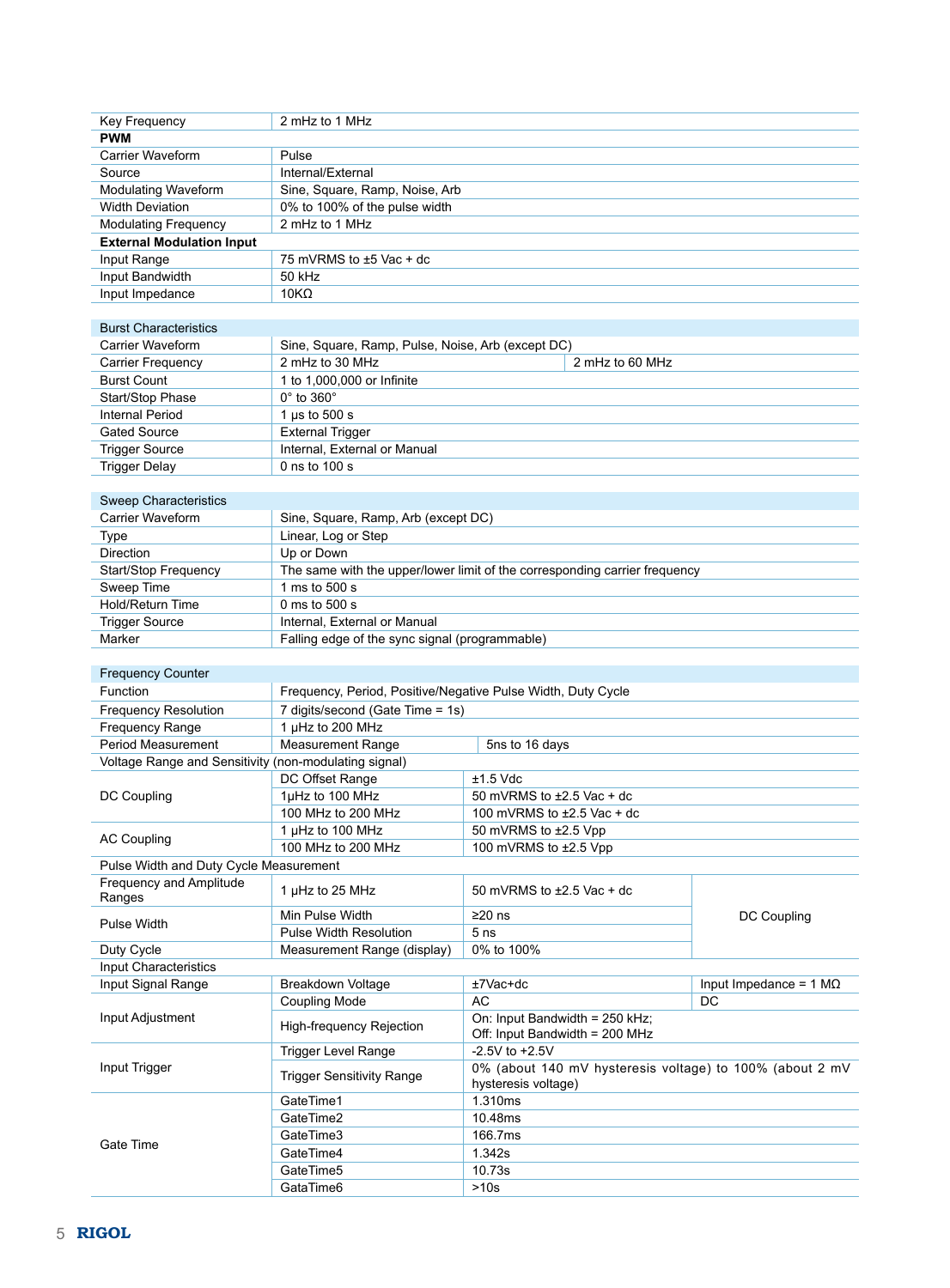| <b>Trigger Characteristics</b> |                                |
|--------------------------------|--------------------------------|
| Trigger Input                  |                                |
| Level                          | TTL-compatible                 |
| Slope                          | Rising or falling (selectable) |
| Pulse Width                    | >100ns                         |
| Latency                        | Sweep: <100 ns (typical)       |
|                                | Burst: <300 ns (typical)       |
| <b>Trigger Output</b>          |                                |
| Level                          | TTL-compatible                 |
| Pulse Width                    | > 60 ns (typical)              |
| Maximum Frequency              | 1 MHz                          |

| Reference Clock           |                            |
|---------------------------|----------------------------|
| Phase Offset              |                            |
| Range                     | $0^\circ$ to $360^\circ$   |
| Resolution                | $0.03^\circ$               |
| External Reference Input  |                            |
| Lock Range                | 10 MHz $\pm$ 50 Hz         |
| Level                     | 250 mVpp to 5 Vpp          |
| Lock Time                 | < 2s                       |
| Input Impedance (Typical) | 1 k $\Omega$ , AC coupling |
| Internal Reference Output |                            |
| Frequency                 | 10 MHz $\pm$ 50 Hz         |
| Level                     | 3.3 Vpp                    |
| Input Impedance (Typical) | 50 $\Omega$ , AC coupling  |
|                           |                            |

| Sync Output |                     |
|-------------|---------------------|
| Level       | TL-compatible       |
| Impedance   | 50 Ω, nominal value |

#### Overvoltage Protection

Occurred when:

- The instrument amplitude setting is greater than 2Vpp or the output offset is greater than |2VDC| and the input voltage is greater than  $\pm 11.5 \times (1 \pm 5\%)V$  (<10kHz).
- $\bullet$  The instrument amplitude setting is lower than or equal to 2Vpp or the output offset is lower than or equal to  $|2V_{\text{DC}}|$  and the input voltage is greater than ±3.5 × (1 ± 5%)V (<10kHz).

| <b>General Specifications</b> |                                                                                                                                        |
|-------------------------------|----------------------------------------------------------------------------------------------------------------------------------------|
| <b>Power Supply</b>           |                                                                                                                                        |
| Power Voltage                 | 100 V to 240 V (45 Hz to 440 Hz)                                                                                                       |
| Power Consumption             | Lower than 40 W                                                                                                                        |
| Fuse                          | 250 V, T3.15 A                                                                                                                         |
| <b>Display</b>                |                                                                                                                                        |
| Type                          | 3.5-inch TFT LCD                                                                                                                       |
| Resolution                    | 320 horizontal × RGB × 240 vertical resolution                                                                                         |
| Color                         | 16 M color                                                                                                                             |
| <b>Environment</b>            |                                                                                                                                        |
| Temperature Range             | Operating: 0°C to 50°C<br>Non-operating: -40°C to 70°C                                                                                 |
| <b>Cooling Method</b>         | Fan cooling                                                                                                                            |
| <b>Humidity Range</b>         | Lower than $30^{\circ}$ C : $\leq$ 95% relative humidity<br>30℃ to 40℃ : ≤75% relative humidity<br>40℃ to 50℃ : ≤45% relative humidity |
| Altitude                      | Operating: below 3000 meters<br>Non-operating: below 15,000 meters                                                                     |
| <b>Mechanical</b>             |                                                                                                                                        |
| Dimensions (W×H×D)            | 261.5 mm × 112 mm × 318.4 mm                                                                                                           |
| Weight                        | Without Package: 3.2 kg<br>With Package: 4.5 kg                                                                                        |
| Interfaces                    | USB Host, USB Device, LAN                                                                                                              |
| <b>IP Protection</b>          | IP <sub>2</sub> X                                                                                                                      |
| Calibration Interval          | 1 year recommended calibration interval                                                                                                |